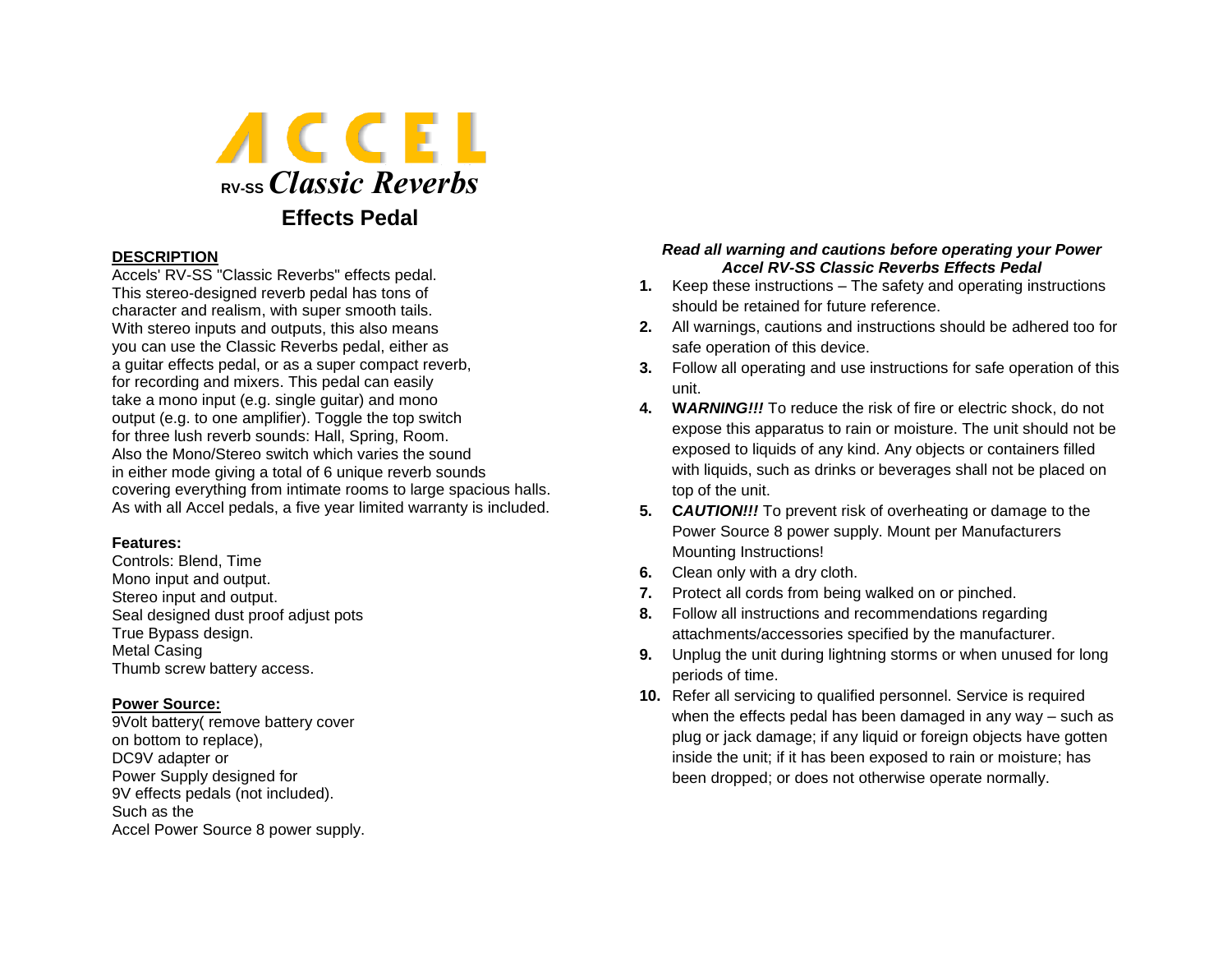# **CONTROLS**

## **Control Knobs**:

**1) Blend:** Controls blend of wet and dry signals

**2) Time:** Delay time

# **Switches:**

- **3) Top Toggle Switch (3 way):** Hall, Spring, Room
- **4) Bottom Toggle Switch:** Mono / Stereo
- **5) Foot Switch:** Toggles effect on/off (indicated by red LED).



# **DIRECTIONS**

With the amplifier turned off. Route a guitar instrument cable from the GUITAR to the INPUT JACK of effects pedal. Make sure each end of the cable plug is completely inserted.

With a different cable, route the cable from the OUTPUT JACK of the effects pedal to the amplifier.

Plug in preferred power source (9V battery, or a 9V effects pedal adapter or 9V effects pedal power supply output). Such as our "Power Source 8" power supply, to the effects pedal POWER INPUT JACK.

Note: The effects pedal POWER INPUT JACK is negative center polarity, which is the most common in the effects pedals market. Be sure that the cable plug is also negative center polarity, or damage to the unit may occur.

Before turning on amplifier turn down al volume and level controls on your amplifier, pedal and guitar. Turn on amp. Adjust volume and level controls on amplifier, pedal and amp.

# **SPECIFICATIONS**

Size: Input Impedance 1 MS Output Impedance <7.5 kS Noise Floor\* >88 dB Current Draw 2.2 mA Bypass Hardwire Power Supply 9 volts DC